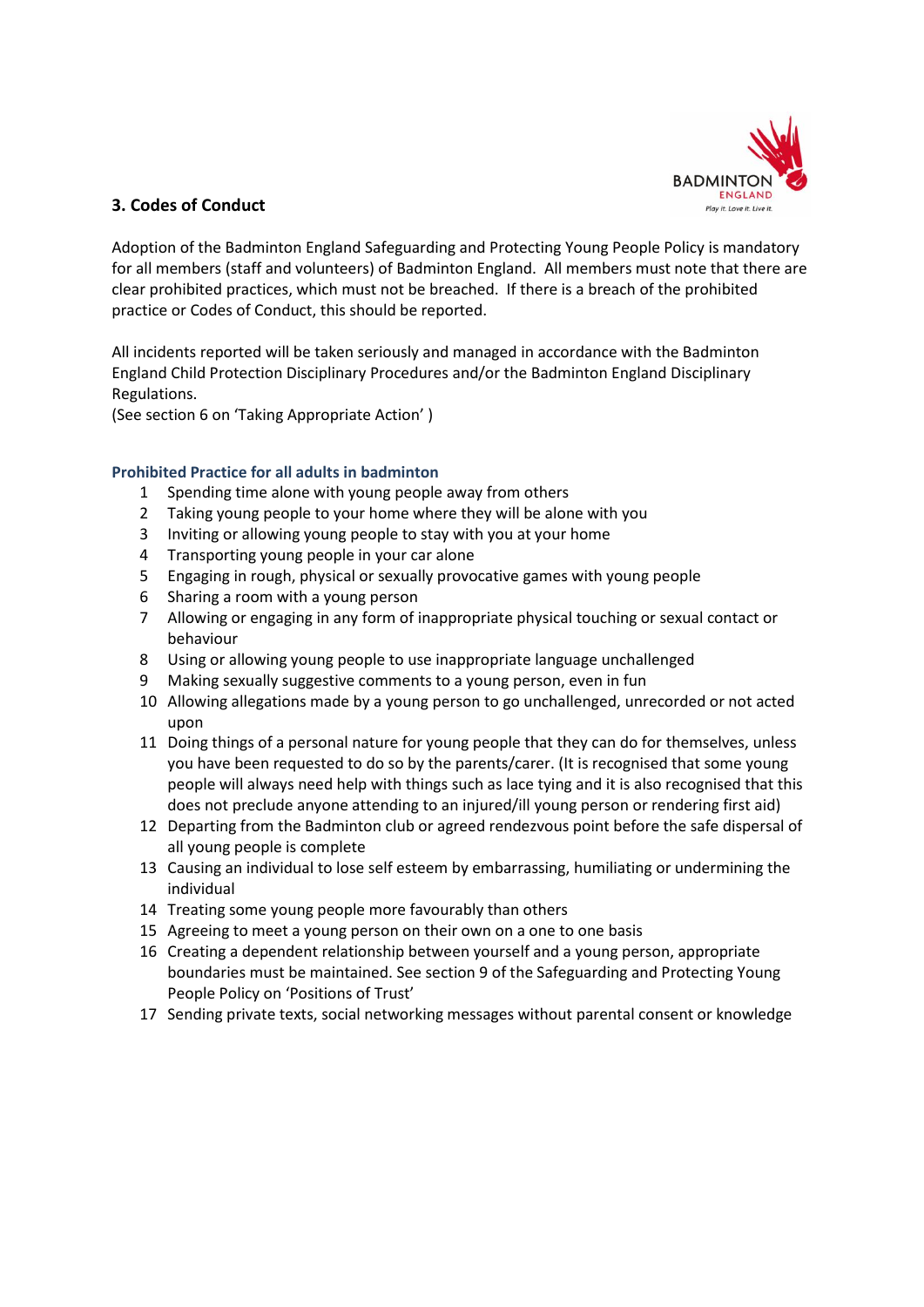

# **Code of Conduct for Players**

### **Who does this apply to?**

The Players Code of Conduct applies to all individuals participating in badminton as a player at every level.

If the code is breached and reported, all complaints and allegations will be acted upon according to the Badminton England Disciplinary Regulations and/or Child Protection Disciplinary Procedures

# **Players will:**

- Show respect for and treat everyone equally regardless of age, ability, gender, race, religion, ethnic origin, social status or sexual orientation. Everyone has the right to be protected from abuse
- Respect the rights, dignity and worth of every person within the context of badminton
- Play within the laws of the game and respect all officials and their decisions
- Accept the referees decision without question or complaint (let your captain or coach ask the necessary questions)
- Help injured players and opponents
- Take personal responsibility to ensure that they are suitably insured for their activities
- Wear appropriate clothing for playing badminton during training and competition
- Applaud good performance and efforts from all individuals and teams.
- Congratulate all participants on their performance regardless of the game's outcome.
- Keep to agreed times for training and competitions, and inform the appropriate person if they need to withdraw or cannot avoid being late

### **Players will NOT**

- Smoke
- Consume alcohol or illegal substances
- Use any language /gestures that may cause offence to anyone on the grounds of their age, ability, sex, disability, race, background, gender status or sexual orientation
- Condone behaviour that contravenes the Badminton England Codes of Conduct or prohibited practice
- Use illegal or dangerous tactics
- Ridicule or shout at other players for making a mistake or losing a game
- Use social or any other electronic media to publicly criticise any other player or official involved in the game of badminton or otherwise bring the sport into disrepute through inappropriate communications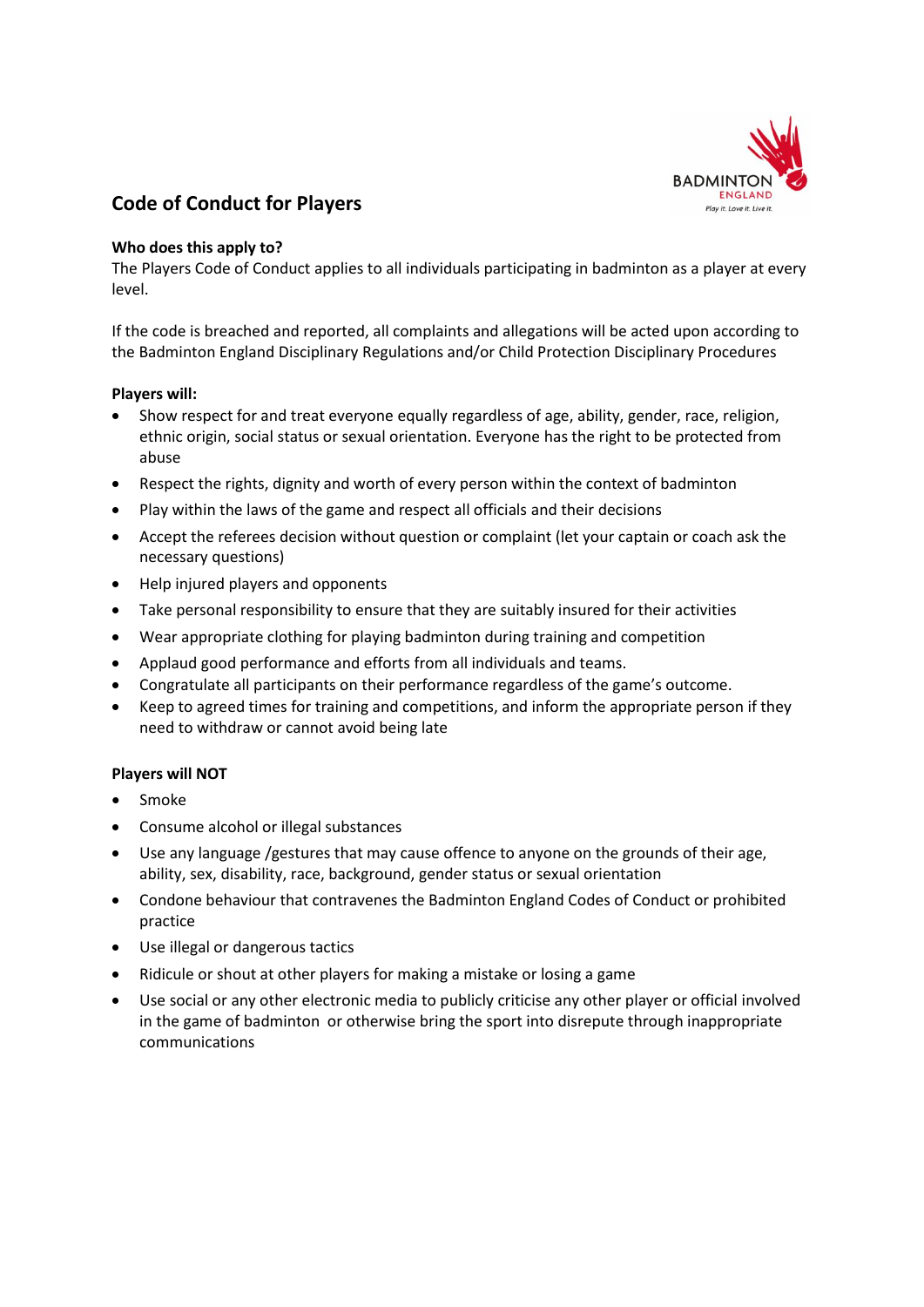

# **Code of Conduct for Parents/Carers**

### **Who does this apply to?**

**The Parents Code of Conduct applies to all parents/carers at any badminton match/tournament or** 

# **training session at every level of the game**

If the code is breached and reported, all complaints and allegations will be acted upon according to the Badminton England Disciplinary Regulations or Child Protection Disciplinary Procedures

### **Parents will:**

- Focus on the child's efforts and enjoyment rather than winning or losing
- Provide positive verbal feedback in both training and matches
- Encourage players to participate within the rules and regulations of the game
- Applaud good performance and efforts from all individuals and teams
- Congratulate all participants on their performance regardless of the game's outcome
- Leave the coach to communicate with individual players on court
- Respect the decisions of officials and teach children to do the same
- Respect umpires, officials, coaches, players and spectators
- Inform the team coach or manager of any injury, health or welfare issue that you feel it is appropriate for them to know
- Ensure that their child/children arrive and are collected promptly for training and competitions
- Remember that children participate in sport for their enjoyment, not yours
- Treat everyone equally and fairly regardless of age, ability, gender, race, religion, ethnic origin, social status or sexual orientation. Everyone has the right to be protected from abuse
- Respect the rights, dignity and worth of every person within the context of badminton
- Report any concerns you may have in relation to a young person, follow reporting procedures laid down by Badminton England
- Challenge and/or report discriminatory behavior, or behavior that contravenes Badminton England Codes of Conduct

### **Parents will NOT**

- Force their child/children to participate in badminton
- Ridicule or shout at their child/children or other players for making a mistake or losing a game
- Question publicly the referee, coach, official or players' decisions within a game, match or training situation
- Enter the court of play
- Use any language /gestures that may cause offence to anyone on the grounds of their age, ability, sex, disability, race, background, gender status or sexual orientation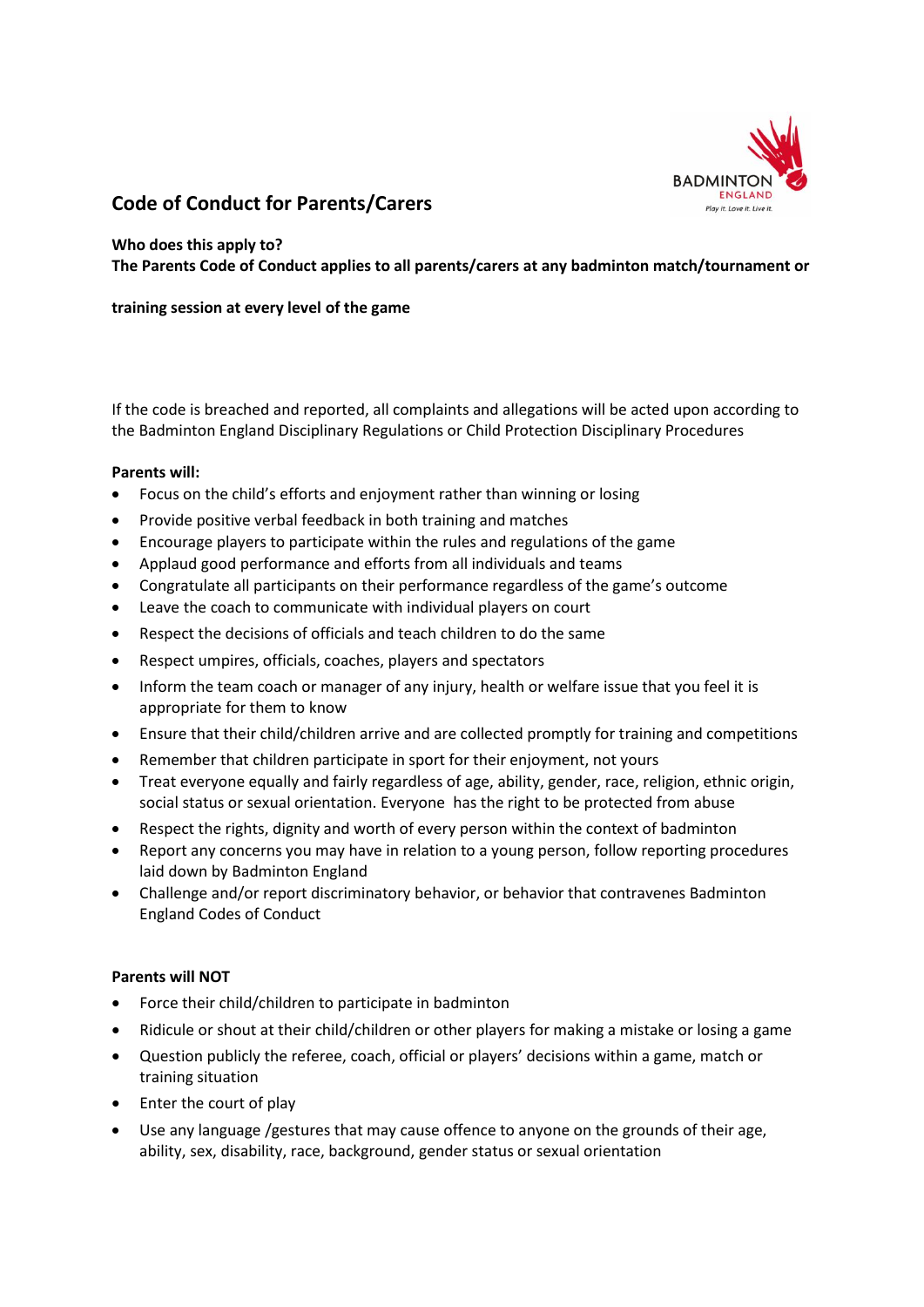- Condone behaviour that contravenes the Badminton England codes of conduct/prohibited practice
- Give young people alcohol ,cigarettes or drugs when they are under the care of the Region/County or Club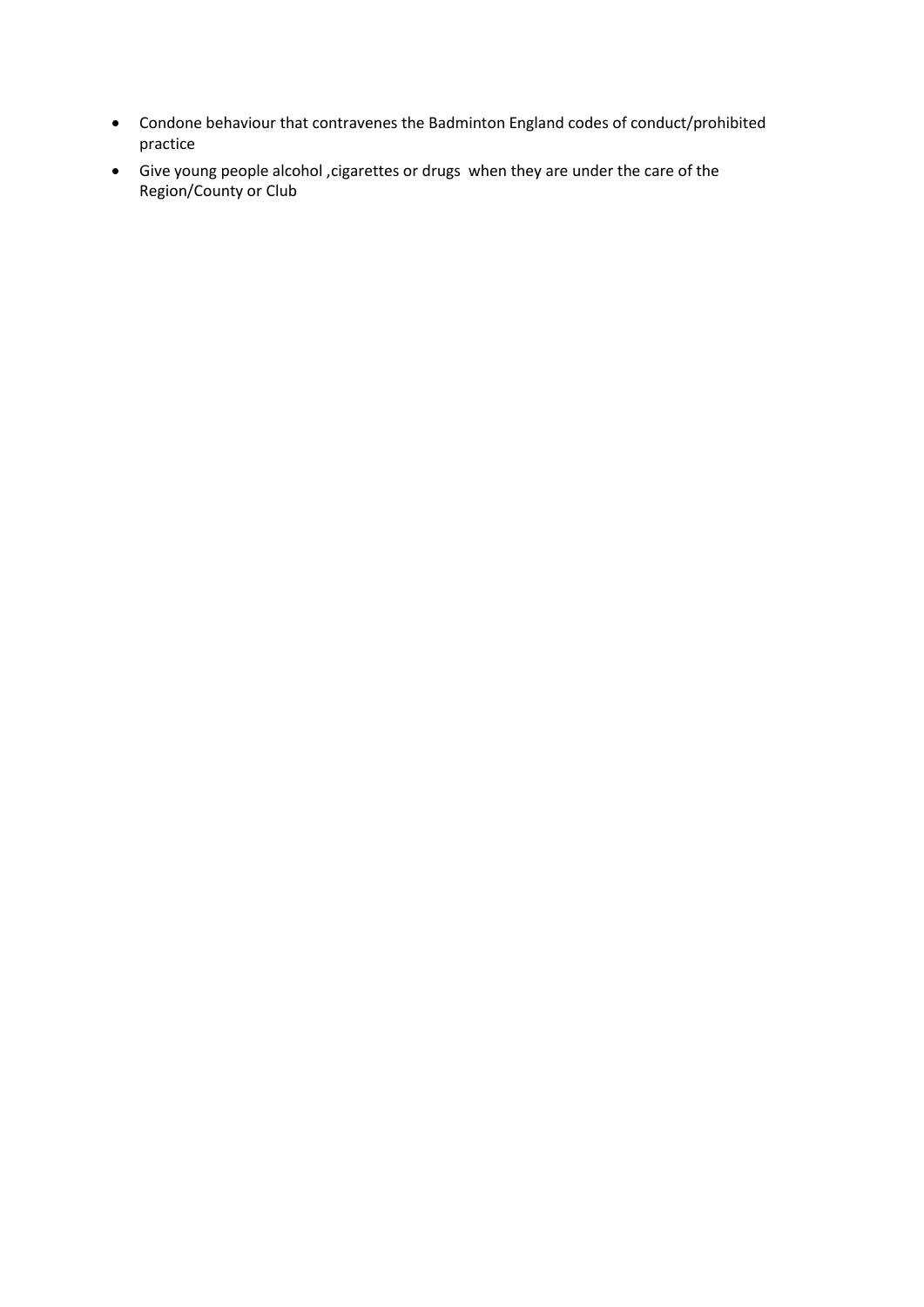

# **A Brief Code of Conduct for Coaches**

# **The Coaches Code of Conduct applies to all coaches in badminton at every level of the game**

If the code is breached and reported, all complaints and allegations will be acted upon according to the Badminton England Disciplinary Regulations or Child Protection Disciplinary Procedures

# **Coaches Will:**

- Treat everyone equally and fairly regardless of regardless of age, ability, gender, race, religion, ethnic origin, social background, status or sexual orientation. Everyone has the right to be protected from abuse
- Respect the rights, dignity and worth of every person within the context of badminton
- Obtain appropriate qualifications and keep up to date with the latest coaching practices and developments and maintain appropriate insurance
- Ensure that equipment, facilities and activities meet safety standards and are appropriate to the age, ability and experience of the players taking part
- Ensure there is appropriate and correct supervision of players on and off the court
- Be aware of and abide by Badminton England Safeguarding and Protecting Young People Policy, Procedures and Guidelines
- Remember that players participate for pleasure and winning is part of the fun
- Operate within the rules and spirit of badminton and teach your players to do the same
- Ensure that the player's best interests are placed first, before those of the club, team or him/herself
- Display high standards of behaviour and appearance
- Provide positive feedback to all players during training and matches
- Respect all referee decisions and ensure players do the same
- Report any concerns you may have in relation to a young person, follow reporting procedures laid down by Badminton England
- Challenge and/or report discriminatory behaviour
- Applaud good performance and efforts and from all individuals and teams
- Congratulate all participants on their performance regardless of the game's outcome

### **Coaches Will NOT:**

- Ridicule or shout at a player/team for making a mistake or not winning
- Expose players to extreme heat or cold or unacceptable risk of injury
- Smoke while working/participating in a badminton environment
- Consume alcohol or illegal substances while working/participating in a badminton environment
- Use foul, sexist or racist language or gestures at any time
- Condone behaviour that contravenes the codes of conduct/prohibited practice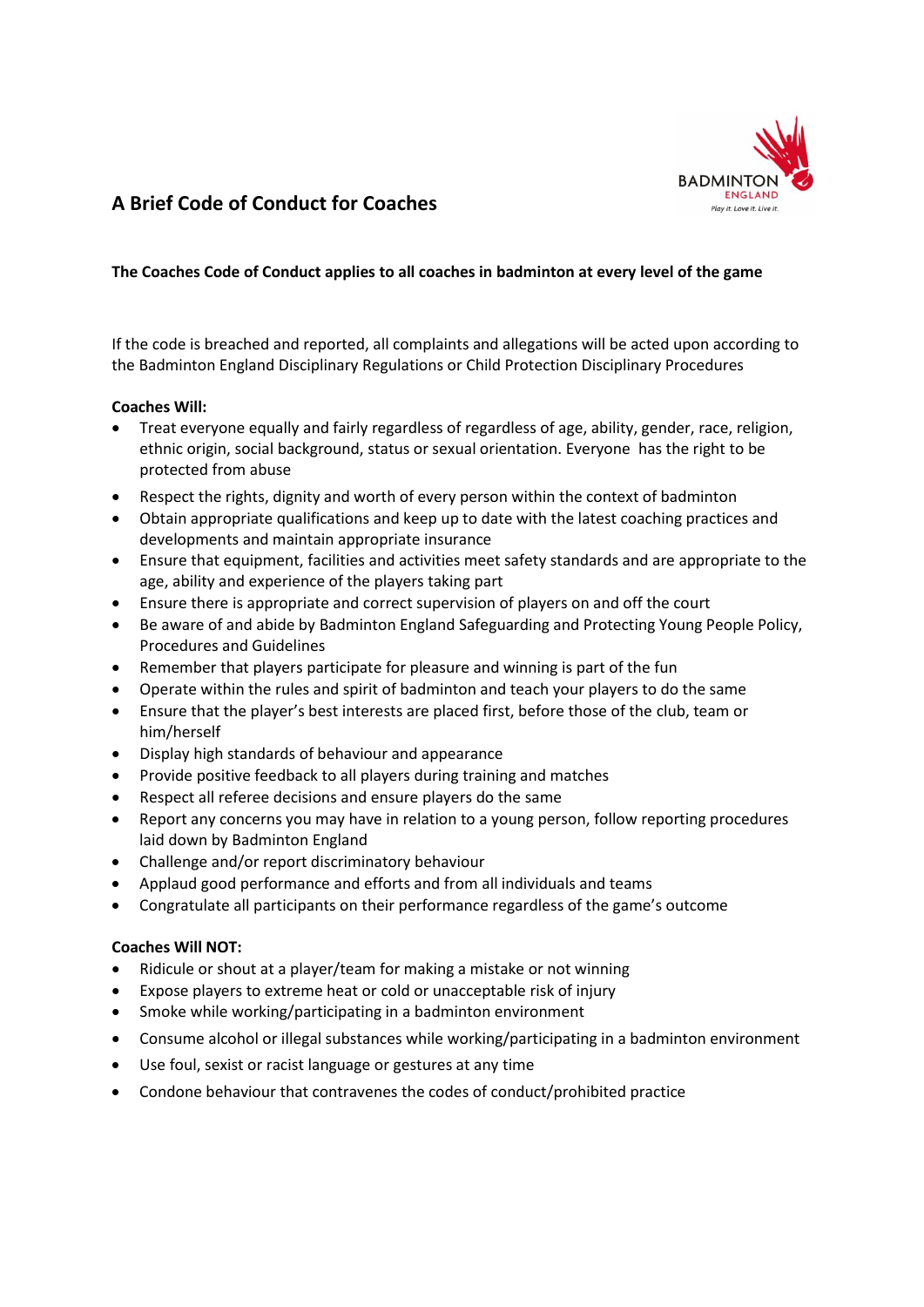- Engage in any form of sexually related contact with a young player<sup>1</sup>. This is strictly forbidden as is sexual innuendo, flirting or inappropriate gestures and terms
- Give young people alcohol or cigarettes or drugs when they are under the care of the Region/County or Club For a further explanation of rights and responsibilities of a coach - please [click here](http://www.badmintonengland.co.uk/text.asp?section=570&search=coaches+code+of+ethics#.U-TMX2fwtZR)

Coaches joining the Badminton England Coaching Register are expected to sign up to the fuller document on the link above.

-

<sup>&</sup>lt;sup>1</sup> In accordance with the Positions of Trust within the Sexual Offences Act and Badminton England Safeguarding and Protecting Young People in Badminton Policy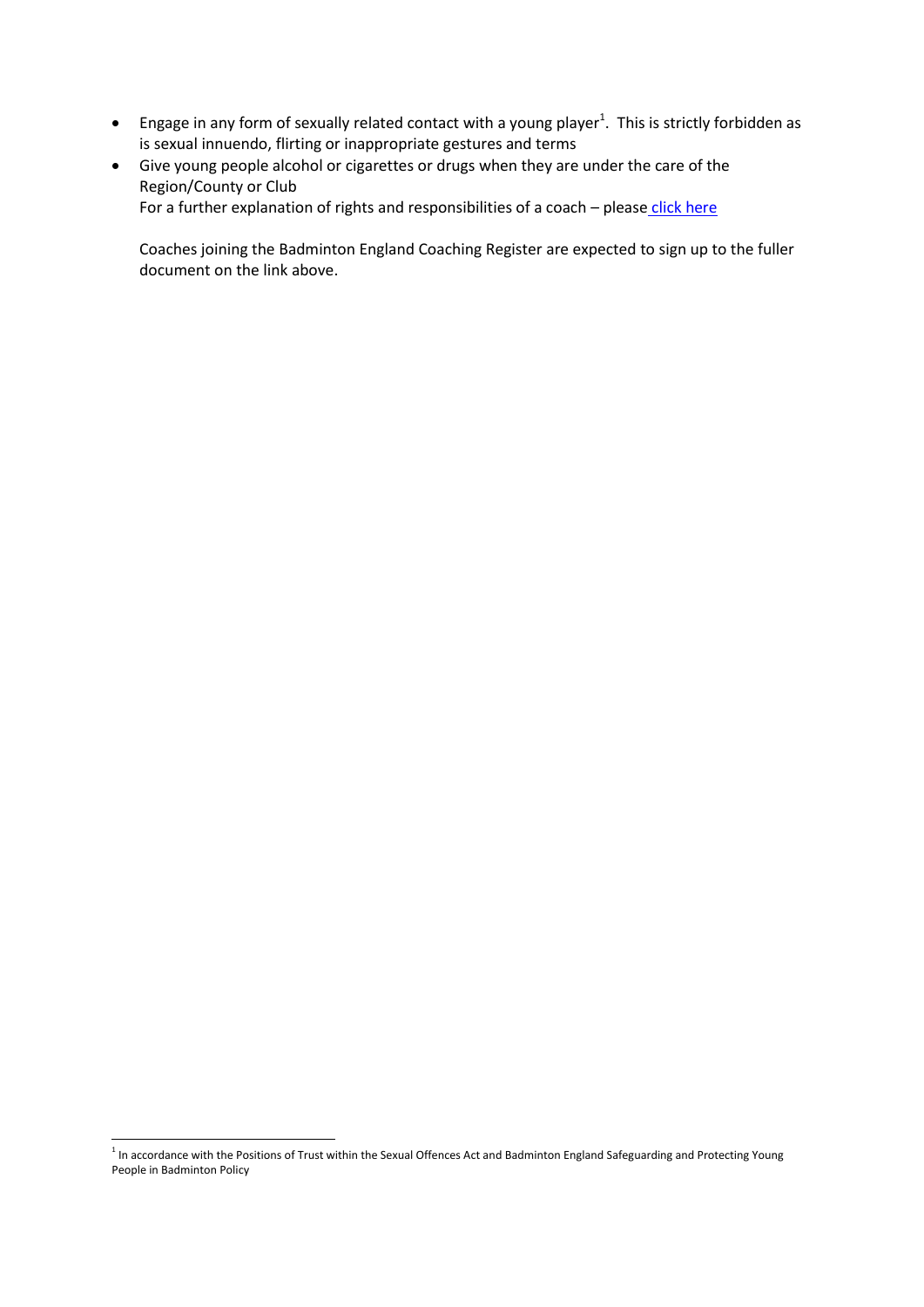

# **Code of Conduct for Officials**

### **The Officials' Code of Conduct applies to all referees, umpires, line judges and tournament**

### **organisers in badminton at every level of the game**

If the code is breached and reported, all complaints and allegations will be acted upon according to Badminton England Disciplinary Regulations or Child protection Disciplinary Procedures.

#### **Officials will:**

- Treat everyone equally regardless of age, ability, gender, race, religion, ethnic origin, social status or sexual orientation has the right to be protected from abuse
- Respect the rights, dignity and worth of every person within the context of badminton
- **Compliment and encourage all participants**
- **Be consistent, objective and courteous when making decisions**
- **Emphasize the spirit of the game rather than the errors**
- **Keep up to date with the latest officiating developments**
- **Remember that you set an example. Your behaviour and comments should be positive and supportive**
- **Place the safety and welfare of the participants above all else**
- Report any concerns you may have in relation to a young person, follow reporting procedures laid down by Badminton England and/or the relevant tournament organiser
- Challenge and/or report discriminatory behaviour

### **Officials will NOT:**

- Ridicule or shout at a player/team for making a mistake or not winning.
- Expose players to extreme heat or cold or unacceptable risk of injury
- Smoke while working/participating in a badminton environment
- Consume alcohol or illegal substances while working/participating in a badminton environment
- Use any language /gestures that may cause offence to anyone on the grounds of their age, ability, sex, disability, race, background, gender status or sexual orientation
- Condone behaviour that contravenes the codes of conduct/prohibited practice
- Use illegal or dangerous tactics
- Use social or any other electronic media to publicly criticise any other player or official involved in the game of badminton or otherwise bring the sport into disrepute through inappropriate communications